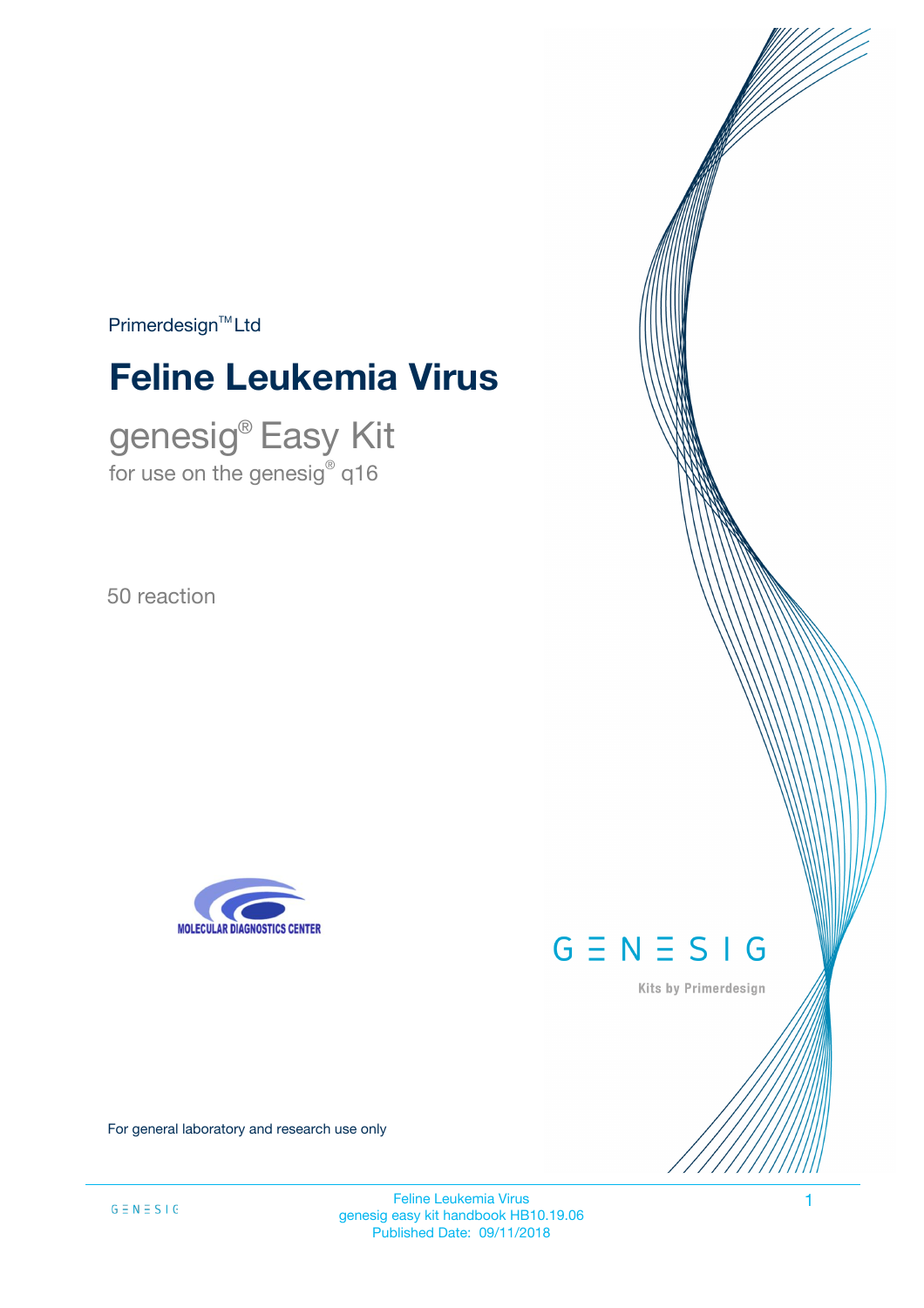## genesig® Easy: at a glance guide

#### **For each RNA test**

| Component                | <b>Volume</b>  | Lab-in-a-box pipette |  |
|--------------------------|----------------|----------------------|--|
| FeLV primer/probe mix    | 5 <sub>µ</sub> |                      |  |
| Your RNA sample          | 5 <sub>µ</sub> |                      |  |
| oasig OneStep Master Mix | 10 µl          |                      |  |

#### **For each positive control**

| Component                 | Volume         | Lab-in-a-box pipette |  |
|---------------------------|----------------|----------------------|--|
| FeLV primer/probe mix     | 5 <sub>µ</sub> |                      |  |
| Positive control template | 5 <sub>µ</sub> |                      |  |
| oasig OneStep Master Mix  | 10 µl          |                      |  |

#### **For each negative control**

| Component                | Volume         | Lab-in-a-box pipette |   |
|--------------------------|----------------|----------------------|---|
| FeLV primer/probe mix    | 5 <sub>µ</sub> |                      |   |
| <b>Water</b>             | 5 <sub>µ</sub> |                      | - |
| oasig OneStep Master Mix | 10 µl          |                      |   |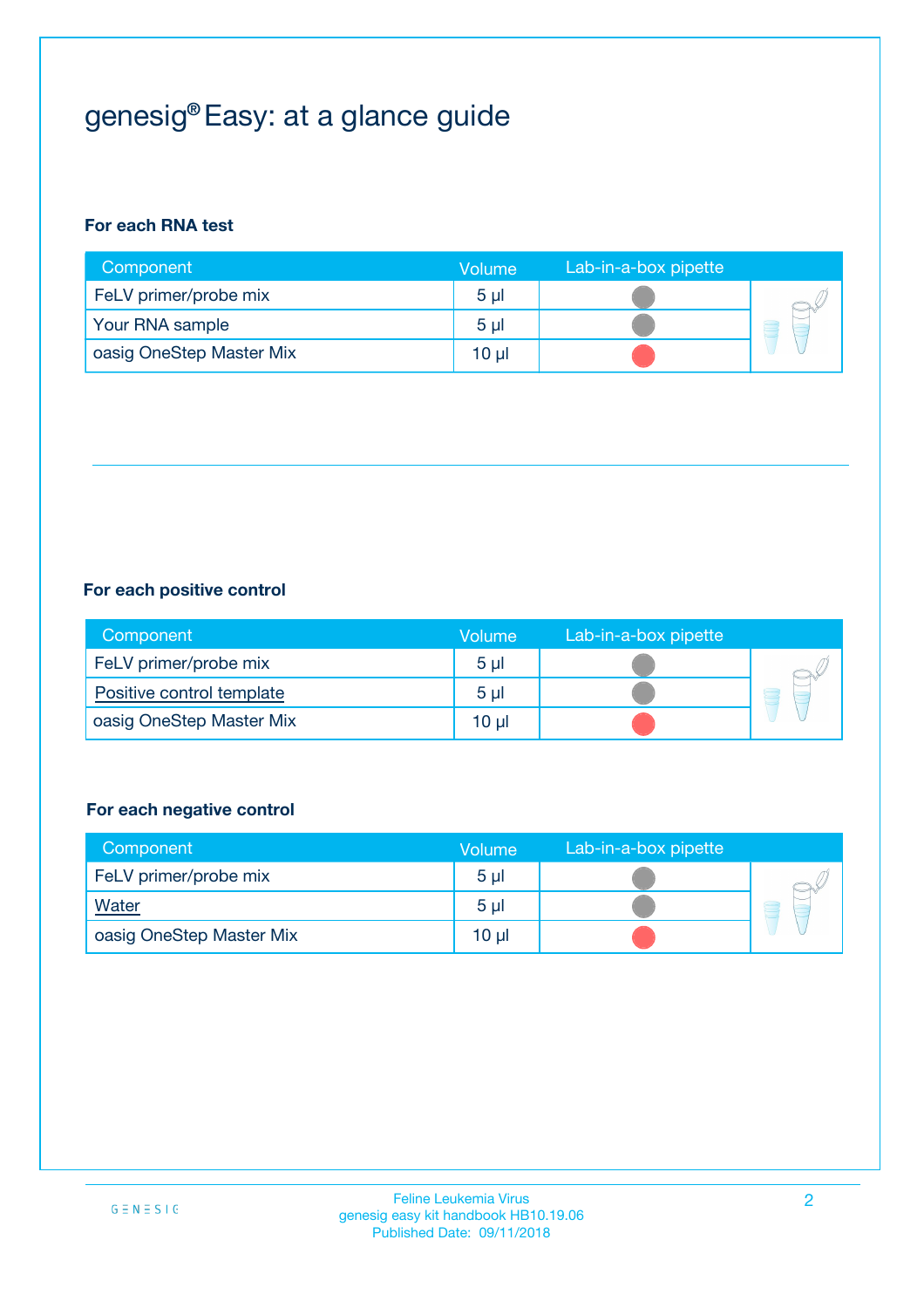### Kit Contents



## Reagents and equipment to be supplied by the user

#### **genesig® q16 instrument**

#### **genesig® Easy Extraction Kit**

This kit is designed to work well with all processes that yield high quality RNA and DNA but the genesig Easy extraction method is recommended for ease of use.

#### **genesig® Lab-In-A-Box**

The genesig Lab-In-A-Box contains all of the pipettes, tips and racks that you will need to use a genesig Easy kit. Alternatively if you already have these components and equipment these can be used instead.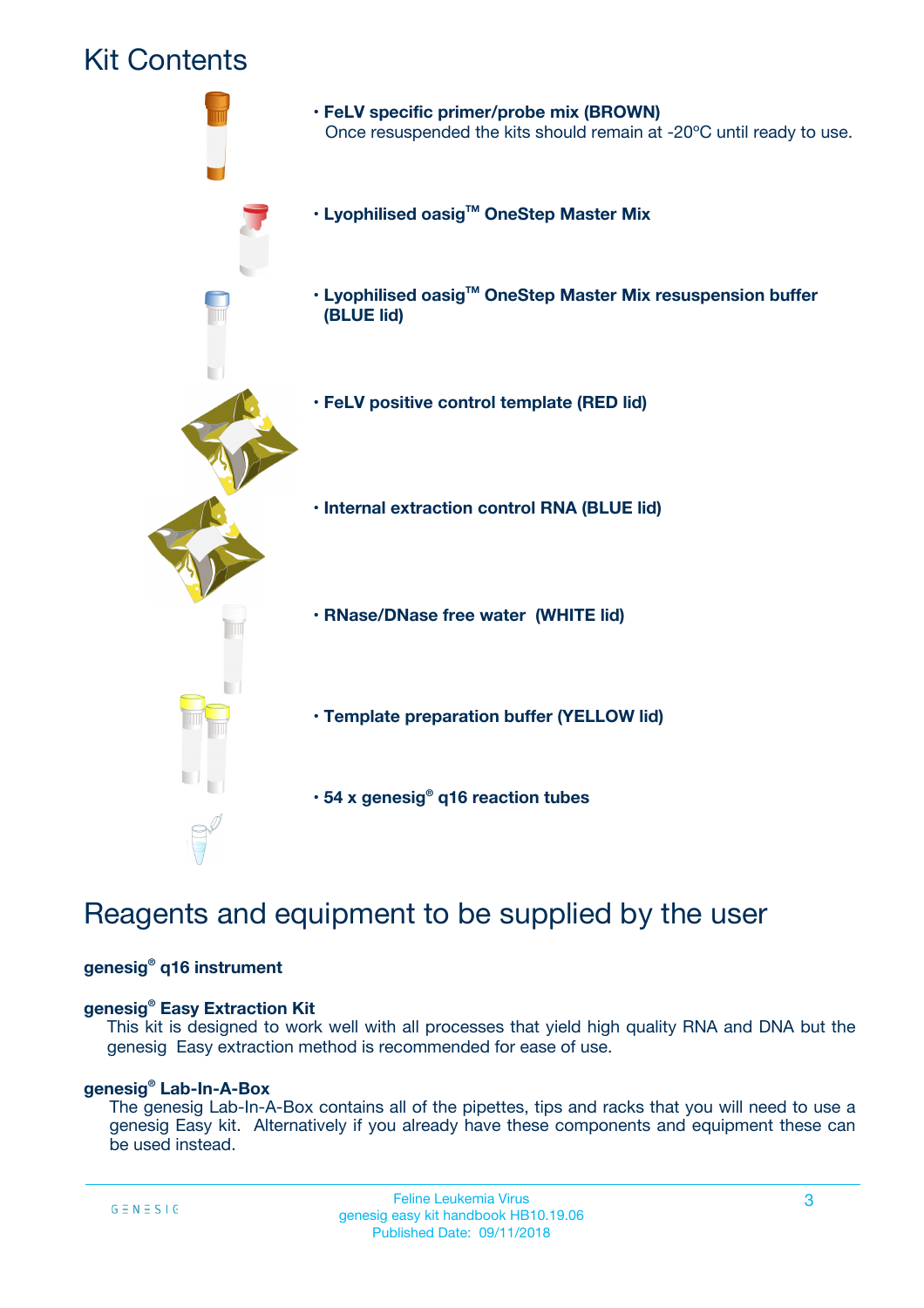## Step-by-step guide

### 1. Resuspend the test components



Use the blue pipette to transfer 500µ**l\*** of the oasig OneStep Master Mix resuspension buffer into the tube of lyophilised oasig OneStep Master Mix and mix well by gently swirling.

**\***Transfering 525µl of the oasig OneStep Master Mix resuspension buffer to your oasig OneStep Master Mix (instead of the 500µl recommended above) will enable you to take full advantage of the 50 reactions by accounting for volume losses during pipetting. In order to do so with the genesig Easy fixed volume pipettes use 1x blue, 2x red and 1x grey pipettes to make the total volume. Please be assured that this will not adversely affect the efficiency of the test.



Then use the blue pipette to transfer 500µl of water into the brown tube labelled FeLV primers/probe. Cap and shake tube to mix. A thorough shake is essential to ensure that all components are resuspended. **Failure to mix well can produce poor kit performance.**

These components are now ready to use.

Store them in the freezer from hereon.

#### Top tip

- Ensure that the primer/probe mix is mixed thoroughly before each use by shaking.
- Once resuspended do not expose genesig Easy kit to temperatures above -20°C for longer than 30 minutes at a time.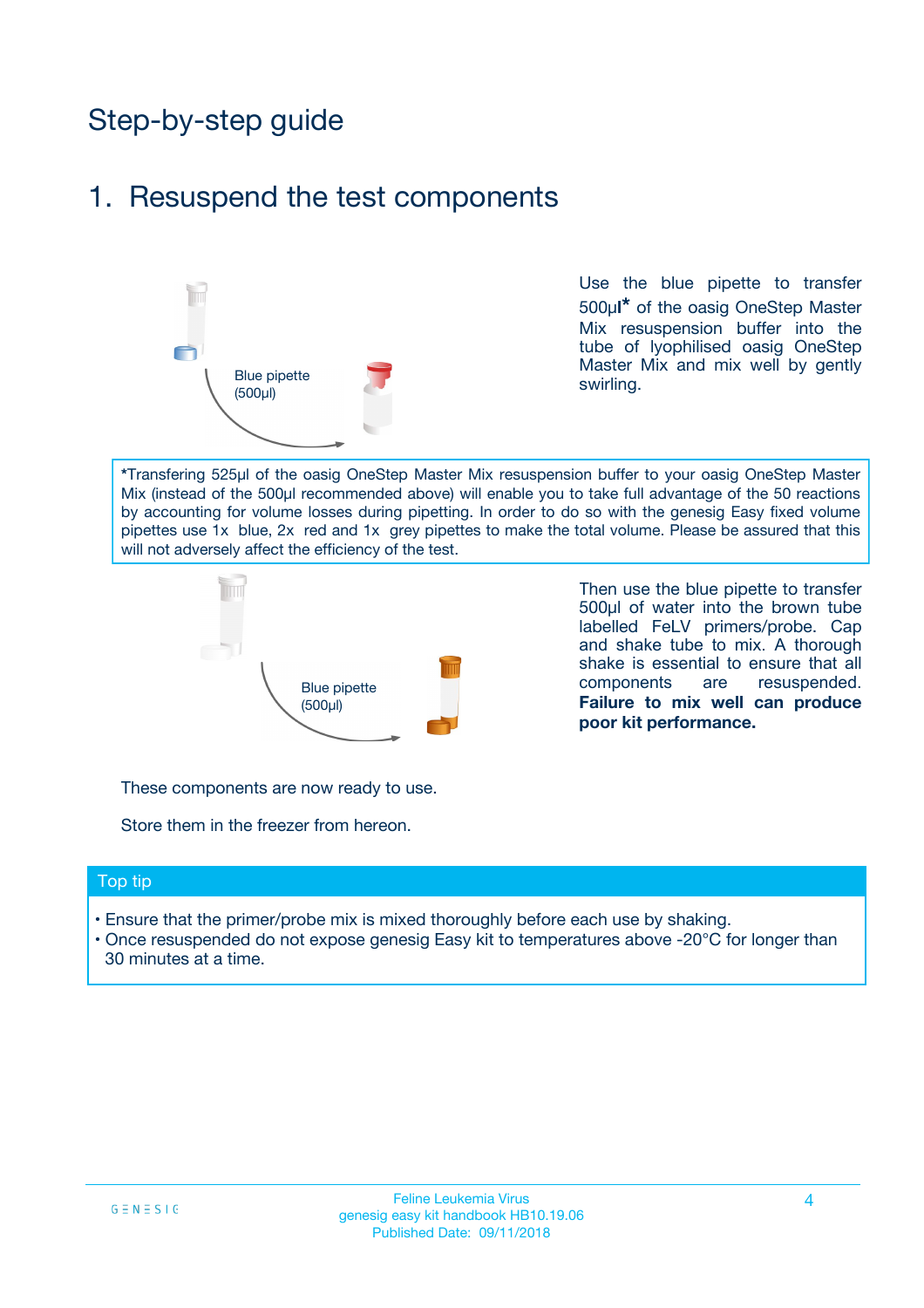## 2. Internal extraction control



Use the blue pipette to transfer 1000µl (2 x 500µl) of template preparation buffer into the Internal Extraction Control RNA tube. Cap and shake tube to mix.

Your kit contains Internal Extraction Control RNA. This is added to your biological sample at the beginning of the RNA extraction process. It is extracted along with the RNA from your target of interest. The q16 will detect the presence of this Internal Extraction Control RNA at the same time as your target. This is the ideal way to show that your RNA extraction process has been successful.

#### **If you are using an alternative extraction kit:**

Use the red pipette to transfer 10µl of Internal Extraction Control RNA to your sample **after** the lysis buffer has been added then follow the rest of the extraction protocol.

#### **If using samples that have already been extracted:**

Use the grey pipette to transfer 5µl of Internal Extraction Control RNA to your extracted sample.

### 3. Add primer/probe mix to all reaction tubes





For every reaction to be run, use the grey pipette to add 5µl of your FeLV primers/probe mix to every tube.

#### Top tip

- Always pipette the primer/probe mix directly into the bottom of the tube.
- You can label the tube lids to aid your reaction setup but avoid labelling tube sides.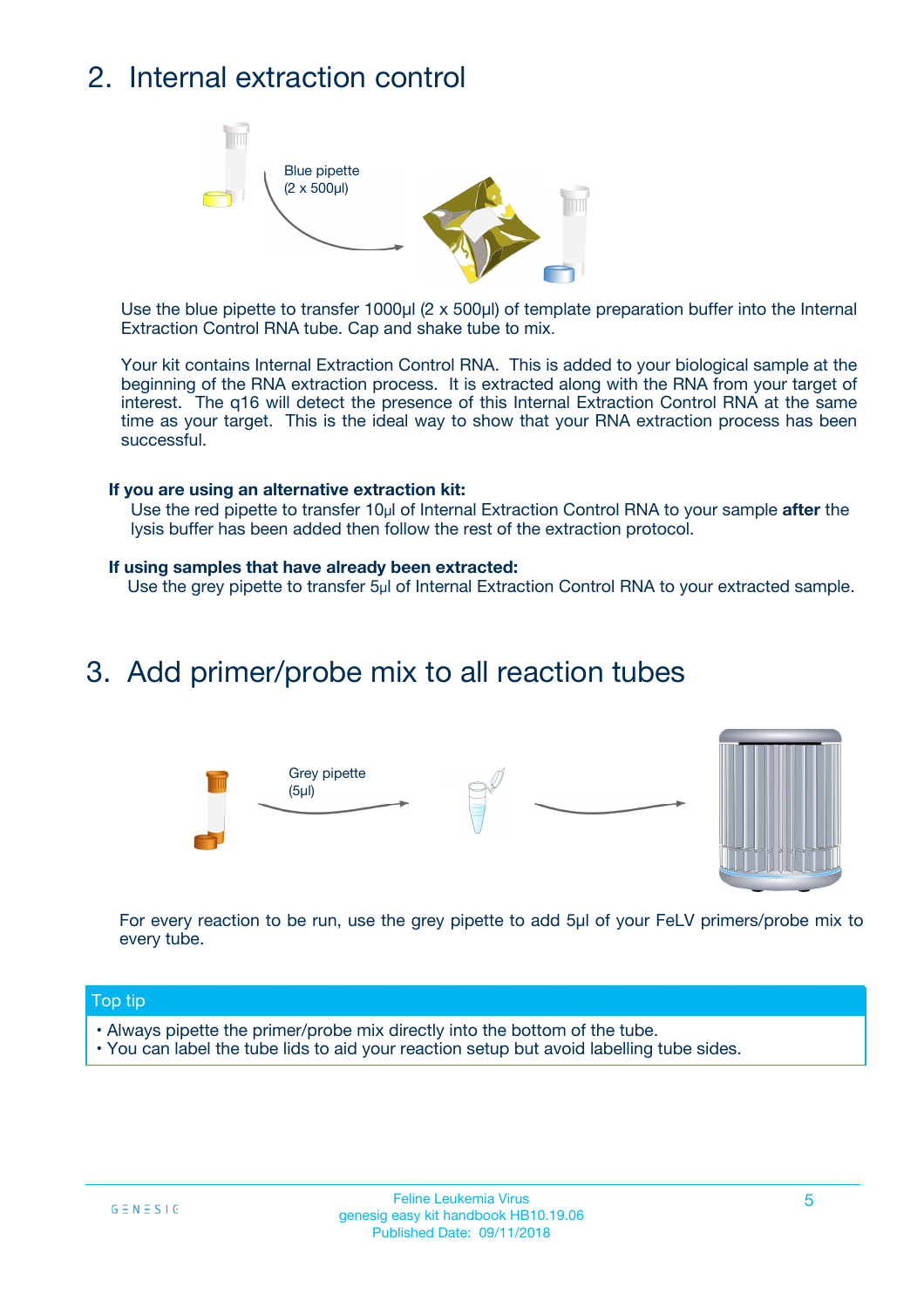## 4. Add Master Mix to all reaction tubes



For every reaction to be run, use the red pipette to add 10µl of the oasig OneStep Master Mix to the tubes containing primer/probe mix.

Move swiftly to begin your q16 run, as any delay after the oasig OneStep Master Mix has been added can effect the sensitivity of your test.

#### Top tip

**•** Always add the oasig OneStep Master Mix to the side of the tube to reduce the introduction of bubbles.

### 5. Negative control



For each test you will require a negative control. Instead of RNA water is used. This sample should typically prove negative thus proving that all of your positive samples really are positive.

To create a negative control reaction simply use the grey pipette to add 5µl of the water to the required reaction tubes. Close these tubes after adding the water.

Because some genesig kit targets are common in the environment you may occasionally see a "late" signal in the negative control. The q16 software will take this into account accordingly.

#### Top tip

**•** Always add the water to the side of the tube to reduce the introduction of bubbles.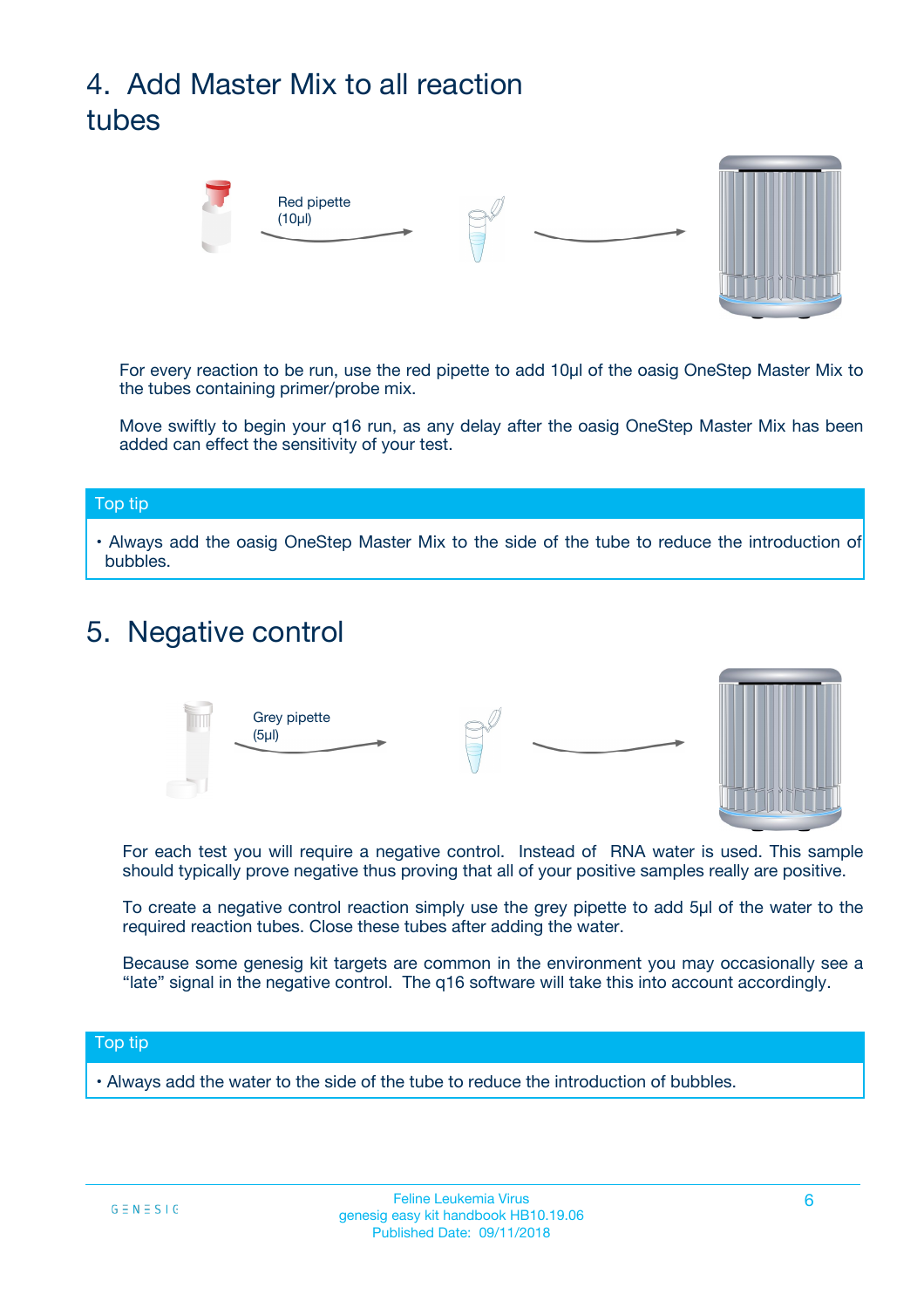## 6. Set up a test





For each sample you wish to analyse, use the grey pipette to add 5µl of your RNA sample to the required reaction tubes. Close these tubes after adding the sample. Always change pipette tips between samples.

#### Top tip

**•** Always add the RNA sample to the side of the tube to reduce the introduction of bubbles.

## 7. Positive control



Use the blue pipette to transfer 500µl of template preparation buffer into the positive control template tube. Cap and shake tube to mix.

Each time you run a test you will require a positive control. This is a small portion of RNA from your target of interest. It serves two purposes:

1. It will always test positive so it shows that everything is working as it should be.

2. The q16 software knows how much RNA is present in the positive control. So it can automatically compare your sample of interest with the positive control to calculate the amount of target RNA in your sample.

To create a positive control reaction simply use 5µl of the positive control instead of your RNA sample.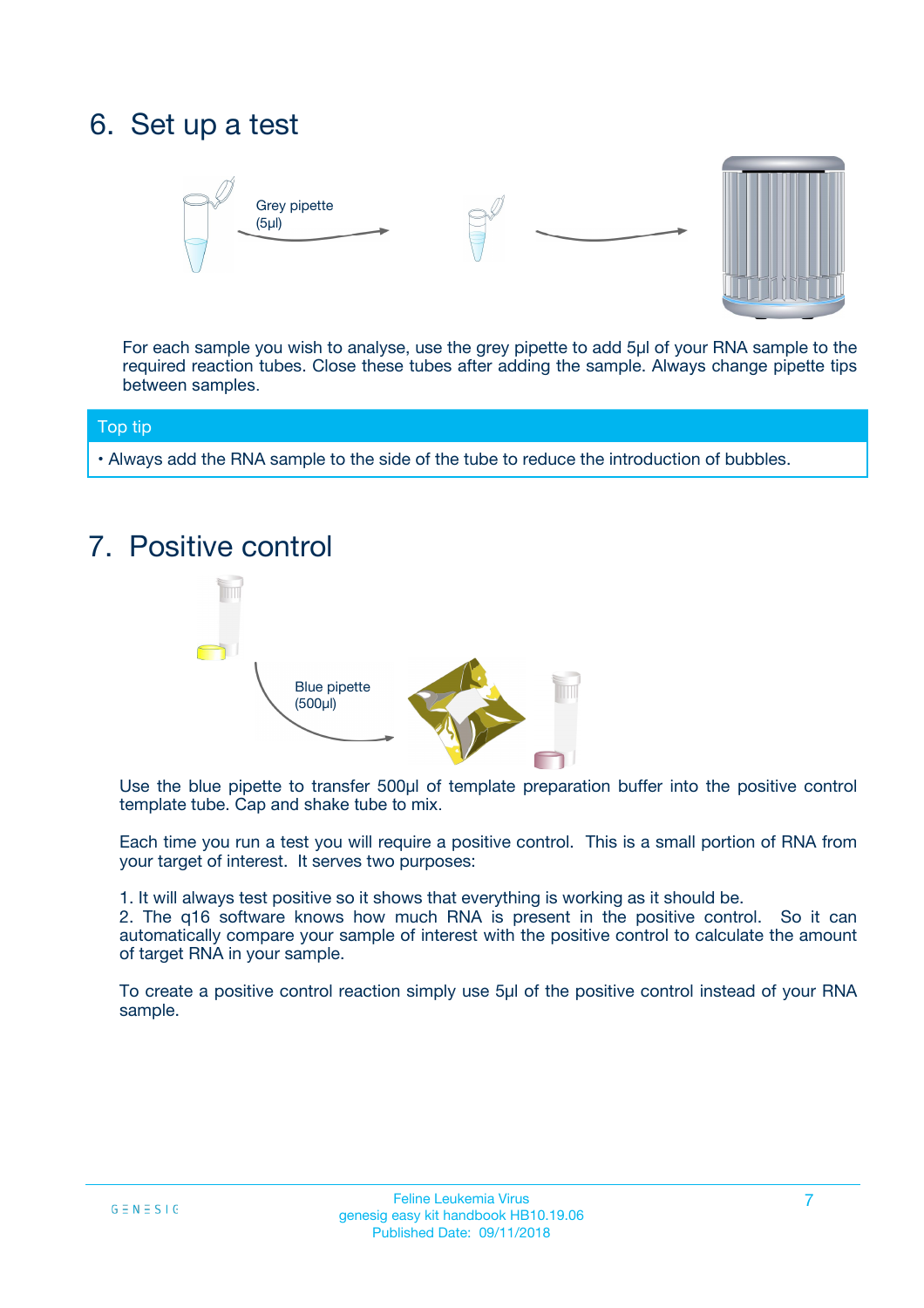



Take great care when setting up your positive control. The positive control template has the potential to give you a false positive signal in your other samples. Set positive controls up last after all other sample tubes are closed. Always change pipette tips between samples. You may even choose to set up positive controls in a separate room.

#### Top tip

**•** Always add the positive control template to the side of the tube to reduce the introduction of bubbles.

## 8. Running the test

Place the tubes into the correct positions in your q16 as defined by the software, this may include positioning of empty tubes to ensure that the q16 lid is balanced. The run can then be started.

|                      | genesig q16 PCR software - 1.2                                               |                                                | $= 0$<br>$\Sigma\!3$                                            |
|----------------------|------------------------------------------------------------------------------|------------------------------------------------|-----------------------------------------------------------------|
|                      | $\vert \cdot \vert$<br>Unsaved (New Experiment 2<br><b>Open Experiments:</b> | <b>E</b> Open<br>Save<br>Save As<br>$\Box$ New | <b>C</b> Close<br>$G \equiv N \equiv S \mid G$<br>Configuration |
| <b>Stages:</b>       | Setup<br><b>Results</b>                                                      |                                                |                                                                 |
| <b>Notes</b>         |                                                                              | <b>Samples</b>                                 | <b>Tests</b>                                                    |
|                      | <b>Name and Details</b>                                                      | Color<br>Note<br>Name                          | Name<br>Note<br>Color                                           |
|                      | New Experiment 2017-10-26 11:06                                              | على<br>Sample 1                                | $\ddot{\Phi}$<br>Test 1                                         |
|                      | Kit type: genesig® Easy Target Detection kit                                 | Sample 2                                       |                                                                 |
| Instrument Id.:      |                                                                              | Sample 3<br>$\equiv$                           | $\equiv$                                                        |
|                      | Run Completion Time:                                                         | Sample 4                                       |                                                                 |
| <b>Notes</b>         | $\blacktriangle$                                                             | Sample 5<br>♦                                  | 4                                                               |
|                      | $\overline{\mathbf{v}}$                                                      | ÷                                              | ⊕                                                               |
| <b>Well Contents</b> |                                                                              |                                                | Run                                                             |
| Pos.                 | Test                                                                         | Sample                                         | <b>Run Status</b>                                               |
| $\blacktriangleleft$ | Test 1                                                                       | $\blacktriangle$<br>Negative Control           |                                                                 |
| $\overline{2}$       | Test 1                                                                       | <b>Positive Control</b>                        |                                                                 |
| 3                    | Test 1                                                                       | Sample 1                                       | Show full log                                                   |
| $\overline{4}$       | Test 1                                                                       | Sample 2                                       |                                                                 |
| 5                    | Test 1                                                                       | Sample 3                                       | <b>Run Control</b>                                              |
| 6                    | Test 1                                                                       | Sample 4                                       |                                                                 |
| $\overline{7}$       | Test 1                                                                       | Sample 5                                       |                                                                 |
| 8                    |                                                                              |                                                | $\triangleright$ Start Run<br>Abort Run                         |
|                      | <b>INN FURTY TURE TO BUILDING UP.</b>                                        | $\pmb{\triangledown}$                          |                                                                 |

#### Top tip

- Before loading tubes into the q16, check for bubbles! Flick the bottom of the tubes to remove any bubbles that may have formed during the test setup.
- Apply centrifugal force with a sharp wrist action to ensure all solution is at the bottom of the reaction tube.
- When repeating a test you can use a previous file as a template by clicking 'open' then selecting File name > Files of Type > Experiment file as template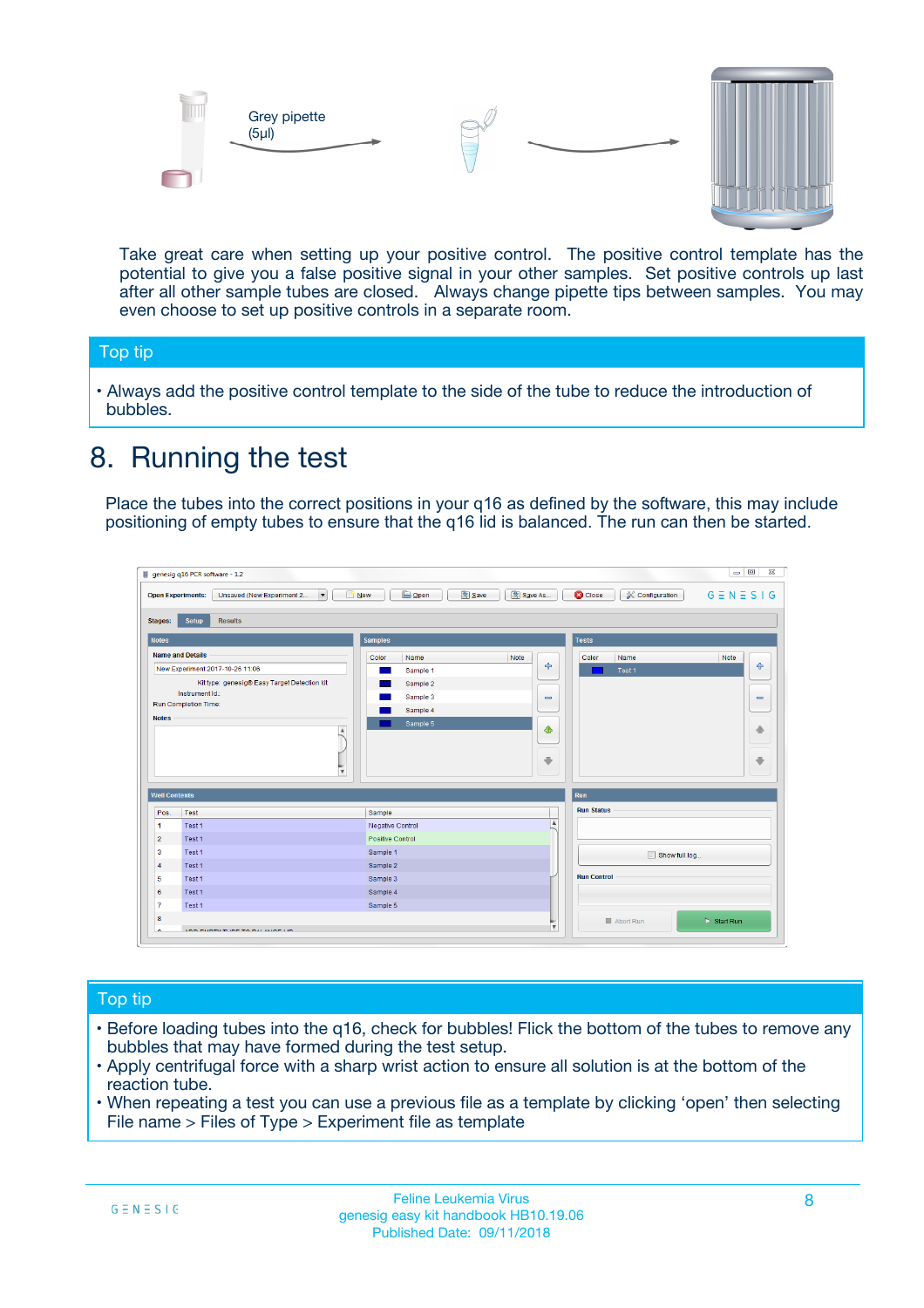### What do my results mean?

Analysis of your data is carried out automatically by the genesig q16. The following information is designed to help you fully understand a result or to troubleshoot:

### "Positive"

#### **Explanation**

Your sample has produced a positive result. Your target of interest is present and you can use the reported quantity.

### "Negative"

#### **Explanation**

Your sample has produced a negative result. The target is not present in your sample.

### "Test contaminated"

#### **Explanation**

The Negative Control should be completely free of any DNA/RNA. If you see this error message it means that at some point during the setup, the Negative Control has been contaminated with DNA/RNA and has given a positive signal. This contamination has invalidated the test. The Positive Control and your test samples are both possible sources of contaminating DNA/RNA. The genesig q16 reaction tubes from previous runs will also contain very high amounts of DNA so it is important that these are carefully disposed of after the run is completed and NEVER OPENED. It may be the case that your kits have become contaminated which will lead to the same problem occurring repeatedly.

#### **Solutions**

1. Clean your working area using a commercial DNA remover solution to ensure the area is DNA free at the start of your run and re-run the test.

2. If the problem persists then the kit has become contaminated and it will have to be discarded and replaced with a new kit. When you open the new kit, run a simple test to show that changing the kit has solved the problem. Prepare a test which includes only the Positive Control, the Negative Control and one 'mock sample'. For the 'mock sample' add water instead of any sample RNA. The result for the Negative Control and the mock sample should be negative indicating that contamination is no longer present.

#### **Preventive action**

An ideal lab set-up has a 'Clean area' where the test reagents are prepared and a 'sample area' where DNA/RNA samples and the Positive Control template are handled. The best workflow involves setting up all the test components (excluding the positive control template) in the clean area and then moving the tests to the sample area for sample and Positive Control addition. If this method is followed then the kit components are always kept away from possible sources of contamination. For extra security the Negative Control can be completely prepared and sealed in the clean area. All work areas should be decontaminated regularly with DNA remover.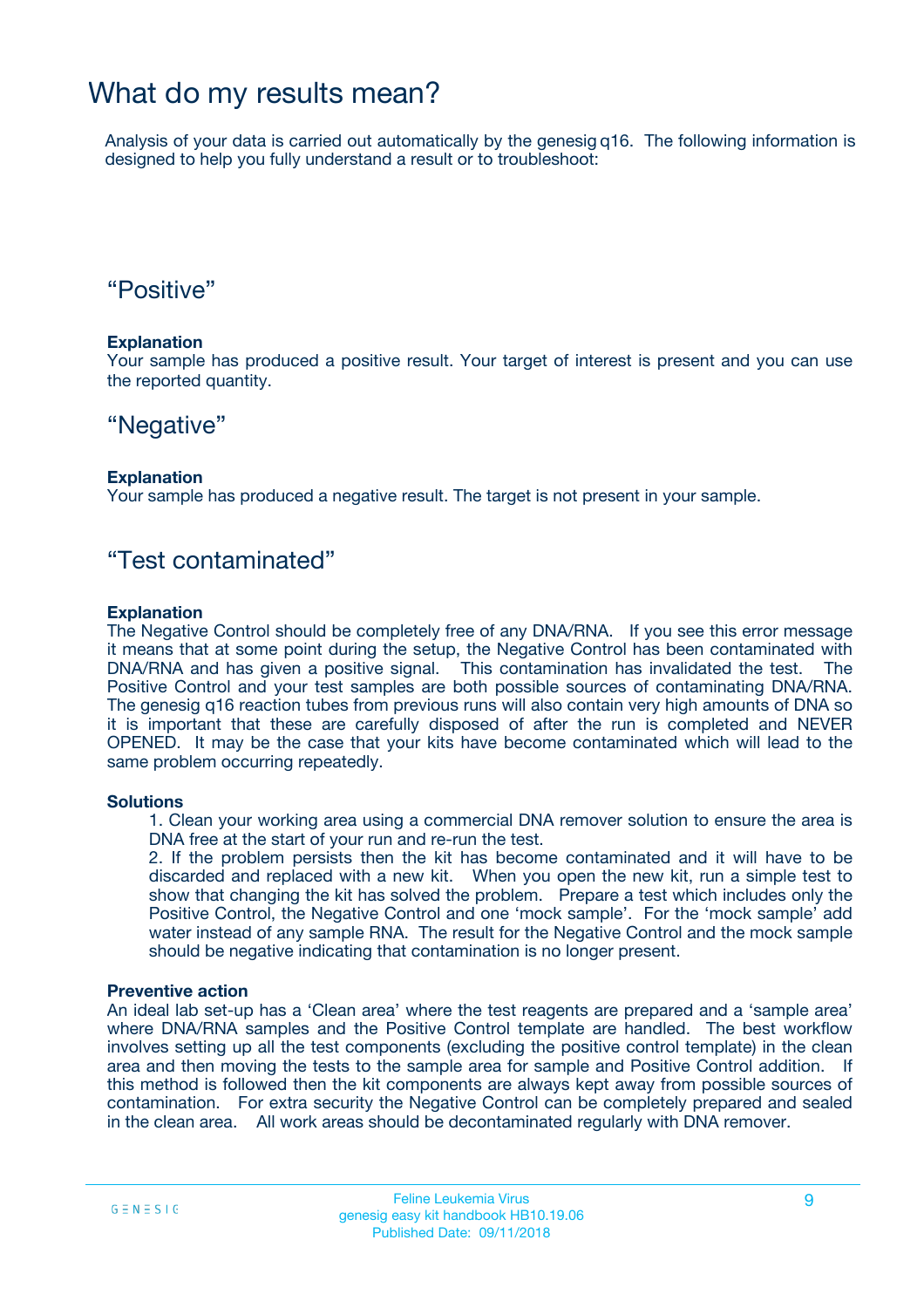### "Sample preparation failed"

#### **Explanation**

The test has failed because the quality of the sample was not high enough. The Internal Extraction Control component identifies whether the sample has been prepared correctly and is of suitable quality. This error message means that this quality control test has failed and the sample quality is not high enough for analysis.

#### **Solutions**

1. Check the sample preparation protocol for any user errors then repeat.

2. Poor quality samples can result from overloading the sample preparation protocol with too much starting material. Try reducing the amount of starting material then repeat.

3. Failing to add the Internal Extraction Control RNA to your sample during the sample preparation protocol can also lead to a reported result of "sample preparation failed". Ensure that this step has not been overlooked or forgotten. If your samples are derived from an archive store or from a process separate from your genesig Easy extraction kit; you must add 5µl of Internal Extraction Control RNA into each 0.5ml of your sample to make it suitable for use on the q16.

### "Positive result, poor quality sample"

#### **Explanation**

The test is positive so if you are only interested in obtaining a 'present or absent' answer for your sample then your result is reliable. However, the test contains an Internal Extraction Control component that identifies if the sample is of high quality. This quality control test has failed and the sample is not therefore of high enough quality to accurately calculate the exact copy number of RNA present. If you require quantitative information for your sample then proceed with the solutions below.

#### **Solutions**

1. For appropriate solutions, read the "Sample preparation failed" section of this handbook.

### "Test failed"

#### **Explanation**

The test has failed because the Positive Control has not worked. The Positive Control is present to show that all aspects of the test are working correctly together. When this control test fails, the test as a whole is invalidated. This finding indicates that a problem has occurred in the reaction set-up part of the experiment and has nothing to do with sample preparation.

#### **Solutions**

- 1. Check the entire workflow and test set-up to look for any user errors, then repeat the test e.g. have the right colour pipettes and solutions been used with the correct tubes?
- 2. Ensure the positive and negative controls are inserted into the correct wells of your q16.

3. A component of the test may have 'gone off' due to handing errors, incorrect storage or exceeding the shelf life. When you open a new kit, run a simple test to show that changing the kit has solved the problem. Prepare a test which includes only the Positive Control, the Negative Control and one 'mock sample'. For the 'mock sample' add internal control template instead of any sample RNA. If the Positive Control works, the mock sample will now be called as a negative result.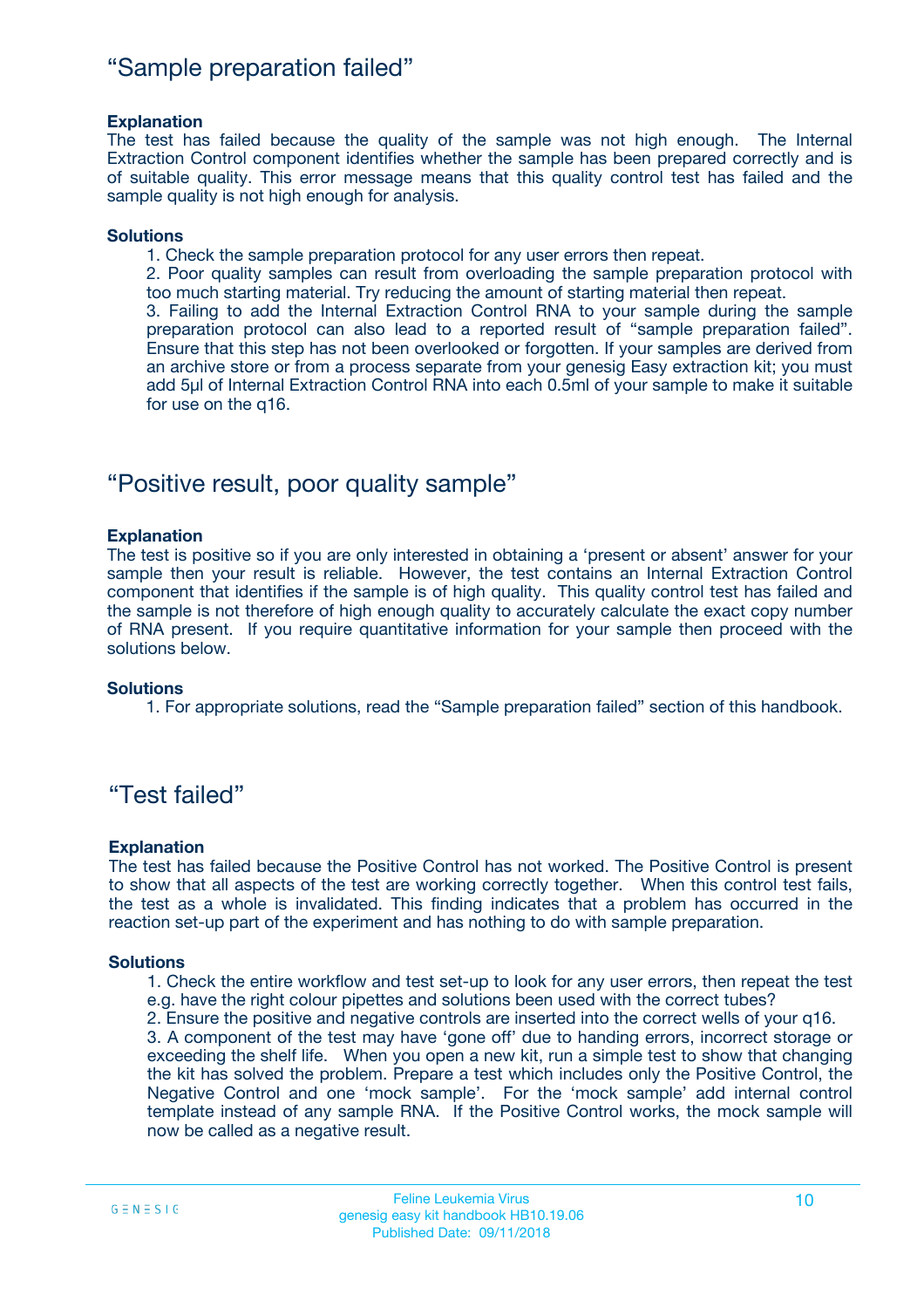### "Test failed and is contaminated"

#### **Explanation**

The Positive Control is indicating test failure, and the Negative Control is indicating test contamination. Please read the "Test Failed" and "Test contamination" sections of this technical support handbook for a further explanation.

#### **Solution**

1. For appropriate solutions, read both the "Test failed" and "Test contaminated" sections of this handbook.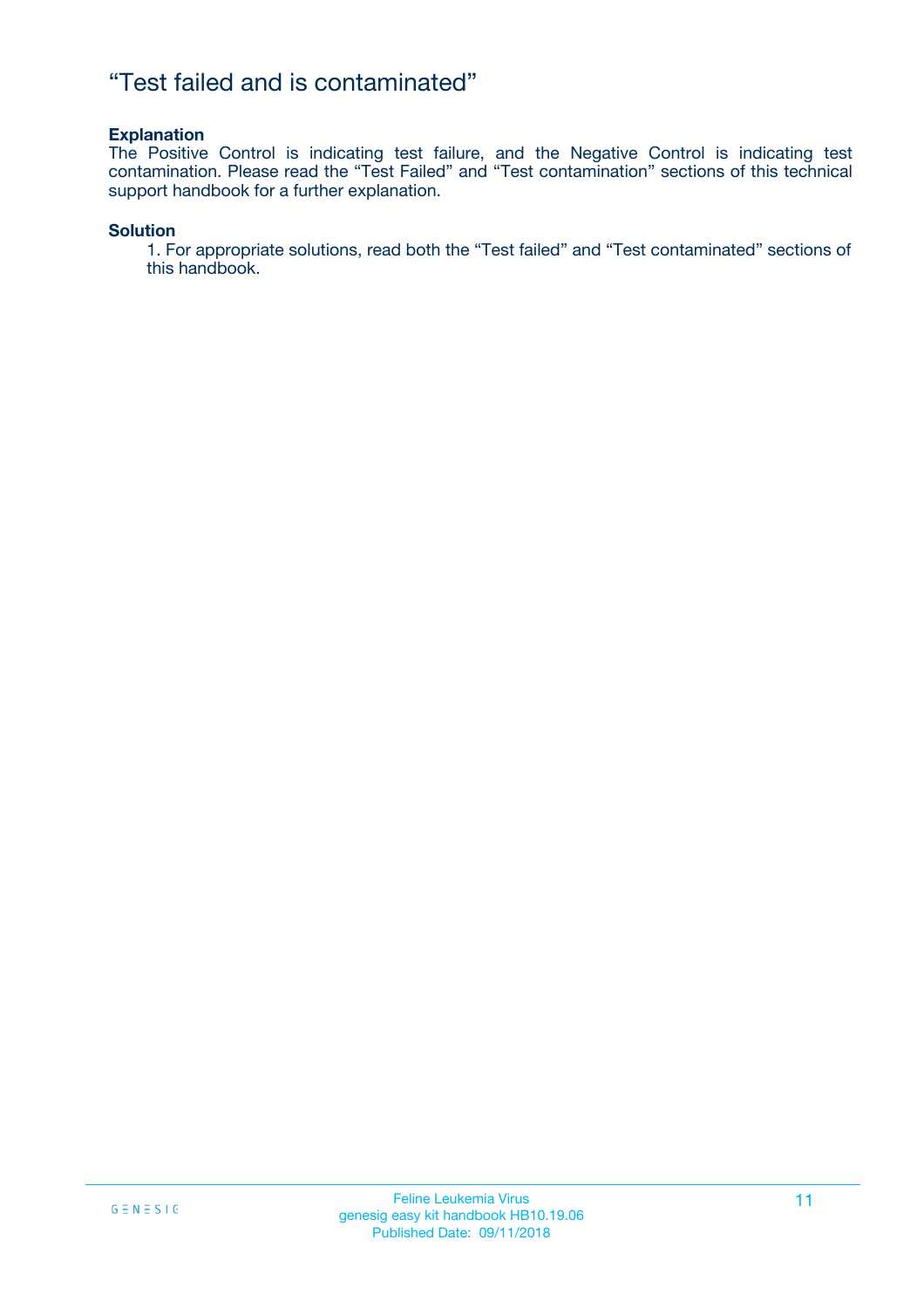## Feline Leukemia Virus

Feline Leukemia Virus (FeLV) is an oncogenic retroviruses belonging to the Gammaretrovirus genus. This virus has a single-stranded, linear RNA genome of around 8.4K nucleotides in length and surrounded by an envelope making the virion spherical to pleomorphic in shape and 80-100nm in diameter. FeLV is a known causative agent of leukemia in domestic cats.

FeLv is transmitted through contact with infected bodily secretions and often occurs as a result of fighting or sharing of feeding bowls. Glycoproteins on the virion surface bind to host cell receptors and mediate membrane fusion. Retroviruses carry the reverse transcriptase enzyme which allows them to convert the retroviral RNA into DNA which is then inserted into the host genome. Initially the infection is limited to lymphatic tissue surrounding the original site of infection. Transportation to the systemic lymphatic tissue and intestinal tissue subsequently occurs with enhanced viral replication taking place. The secondary stage of infection occurs when white blood cells and platelets become infected resulting in circulation of infected cells. This allows infection to reach the bone marrow, pharynx, esophagus, stomach, bladder, respiratory tract and salivary glands.

FeLV infection can cause a number of different disorders including lymphosarcoma, myeloproliferative disorders, anemia, thymic atrophy syndromes and certain reproductive disorders. Around 40% of infected cats demonstrate immunity but once the bone marrow has become infected mortality rates may reach 50% within 6 months of infection, rising to 80% within 3 years of infection.

There are several subgroups of this virus with FeLV-A being transmitted horizontally and only infecting a narrow range of hosts. Subgroups B (FeLV-B) and C (FeLV-C) only cause infection in conjunction with FeLV-A as they are recombinant or mutated versions of the original virus.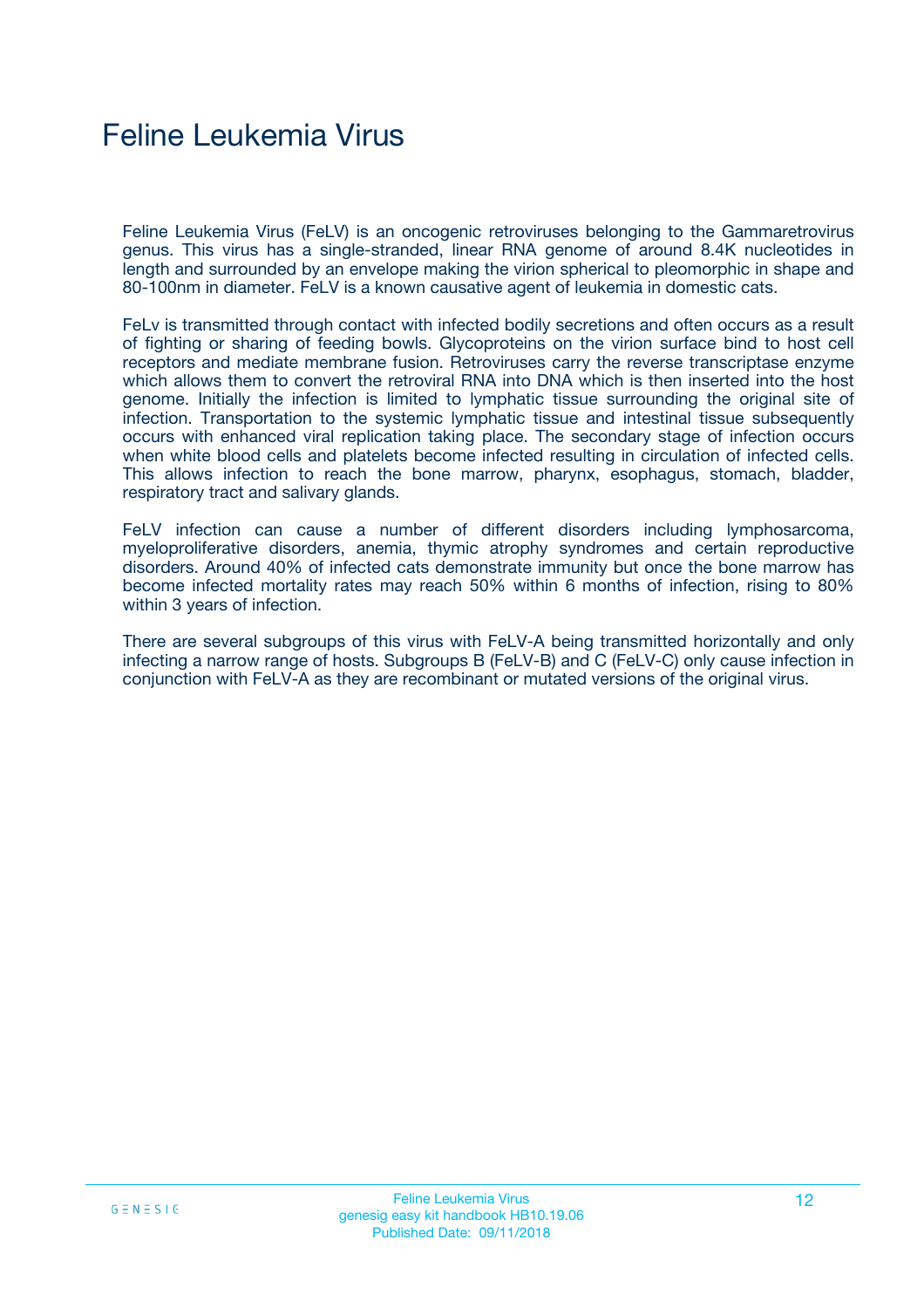## **Specificity**

The Primerdesign genesig Kit for Feline Leukemia Virus (FeLV) genomes is designed for the in vitro quantification of FeLV genomes. The kit is designed to have a broad detection profile. Specifically, the primers represent 100% homology with over 95% of the NCBI database reference sequences available at the time of design.

The dynamics of genetic variation means that new sequence information may become available after the initial design. Primerdesign periodically reviews the detection profiles of our kits and when required releases new versions.

If you require further information, or have a specific question about the detection profile of this kit then please send an e.mail to enquiry@primerdesign.co.uk and our bioinformatics team will answer your question.